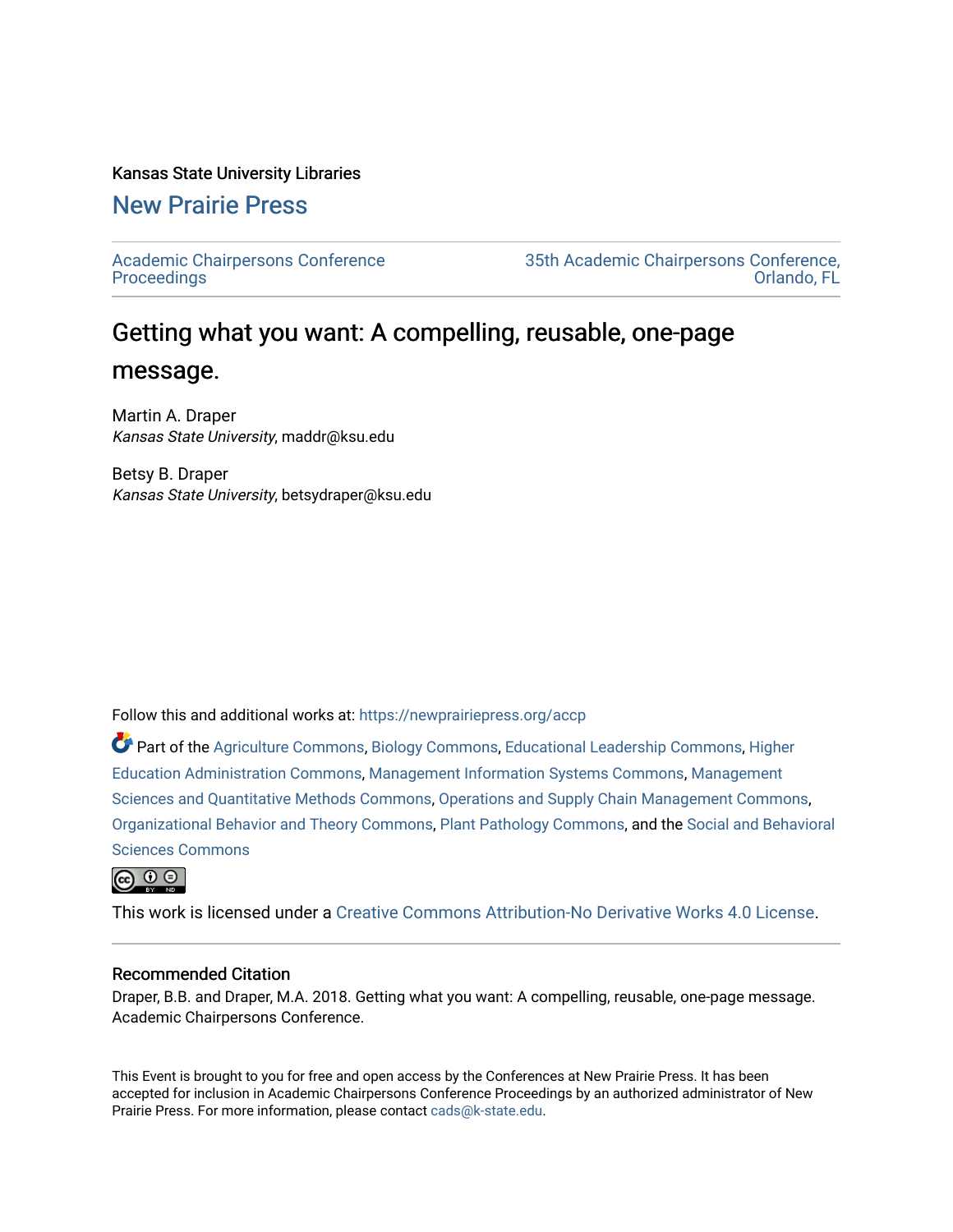## **Getting what you want: A compelling, reusable, one-page message.**

ACC – February 15, 2018 Betsy B. Draper / Martin A. Draper Kansas State University

Abstract: Using examples from planning and evaluations government and business models, presenters will share tactics and strategies for simple, concise communications on important issues. Participants will practice by developing a onepage position paper, briefing paper or decision memo.

# Who, What, When, Where, How, WHY!



**Adapted from:** Katya Andreson, *Robin Hood Marketing: Stealing Corporate Savvy to Sell Just Causes*

#### Issues: Areas of Focus

| Personnel actions?<br>$\bullet$      | What are your areas of focus? |
|--------------------------------------|-------------------------------|
| <b>Hiring</b><br>$\circ$             |                               |
| Firing<br>$\circ$                    |                               |
| Promotions<br>$\circ$                |                               |
| New directions<br>$\circ$            |                               |
| Disciplinary<br>$\circ$              |                               |
| Improvement plans<br>$\circ$         |                               |
| <b>Budget concerns?</b><br>$\bullet$ |                               |
| Equipment<br>$\circ$                 |                               |
| <b>Facilities</b><br>$\circ$         |                               |
| Start-up<br>$\circ$                  |                               |
| Space needs?<br>$\bullet$            |                               |
| Classrooms<br>$\circ$                |                               |
| Laboratories<br>$\circ$              |                               |
| Greenhouse<br>$\circ$                |                               |
| <b>Offices</b><br>$\circ$            |                               |

Notes / Questions: